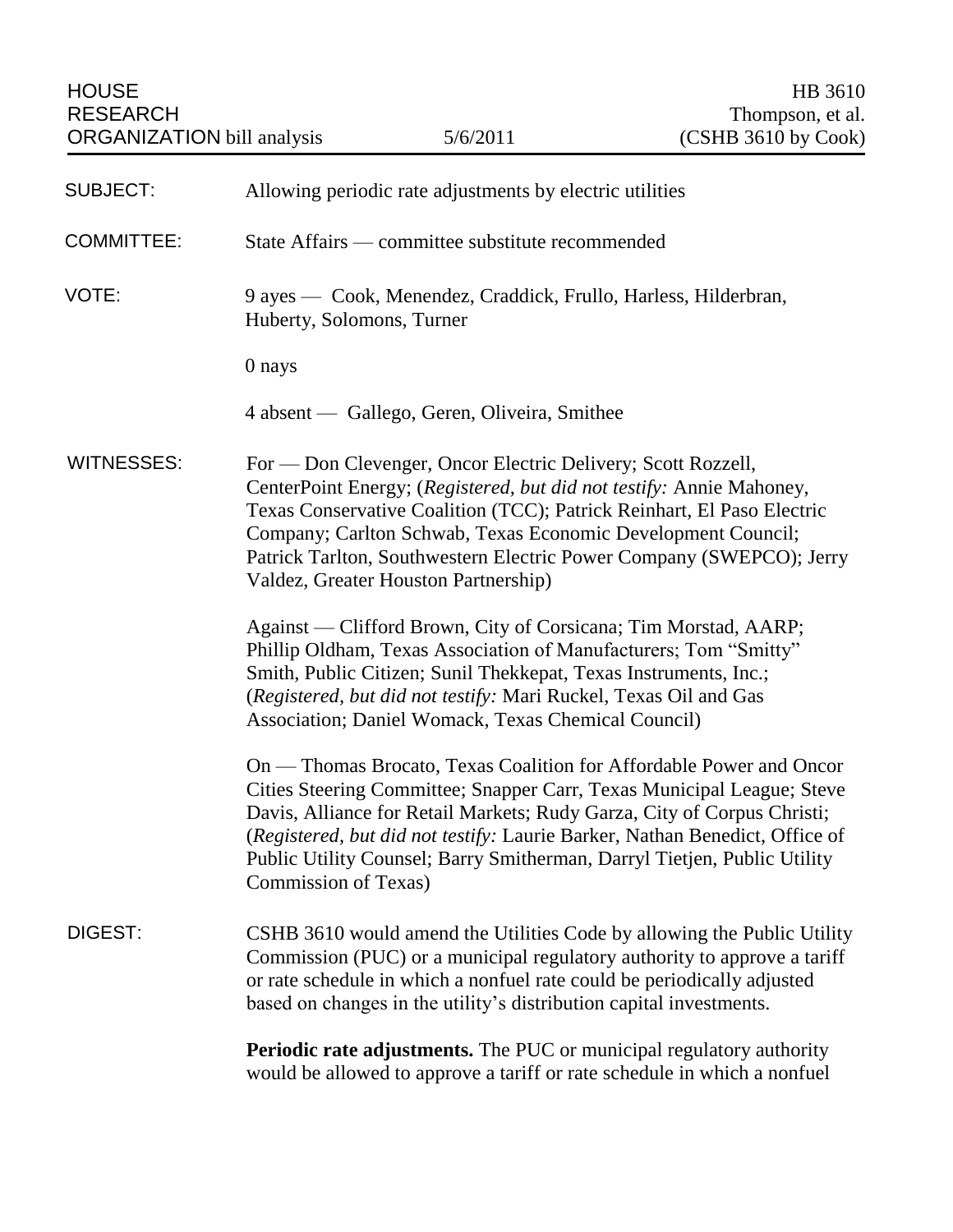rate could be periodically adjusted upward or downward, based on changes in parts of the utility's invested capital.

A periodic rate adjustment would have to:

- be approved or denied in accordance with an expedited procedure that provided for appropriate updates of information, allowed for participation by the office and affected parties, and extended for at least 60 days;
- $\bullet$ take into account changes in the number of an electric utility's customers and the effects, on a weather-normalized basis, that energy consumption and energy demand would have on the amount of revenue recovered through the electric utility's base rates;
- be consistent with how costs were allocated to each rate class, as  $\bullet$ approved by the PUC, in an electric utility's most recent base rate statement of intent proceeding with changes to residential and commercial class rates reflected in volumetric charges, to the extent that residential and commercial class rates were collected in that manner based on the utility's most recent base rate statement of intent proceeding;
- not diminish the ability of the PUC or regulatory authority to  $\bullet$ change the existing rates of an electric utility for a service after finding that the rates were unreasonable or violated law;
- be applied on a system-wide basis; and
- be supported by a sworn statement that the filing complied with the provisions of the tariff or rate schedule, and the filing was true and correct.

**Requirements of a utility requesting a periodic rate adjustment.** An electric utility in the Electric Reliability Council of Texas (ERCOT) power region, or an unbundled electric utility outside such a region where retail competition was available, that requested a periodic rate adjustment would be required to implement simultaneously all nonfuel rates to be adjusted in a 12-month period and provide notice to retail electric providers of the approved rates within 45 days of the rates taking effect.

**Limitations in periodic rate adjustments.** An electric utility could adjust its rates only once per year and not more than four times between comprehensive base rate proceedings.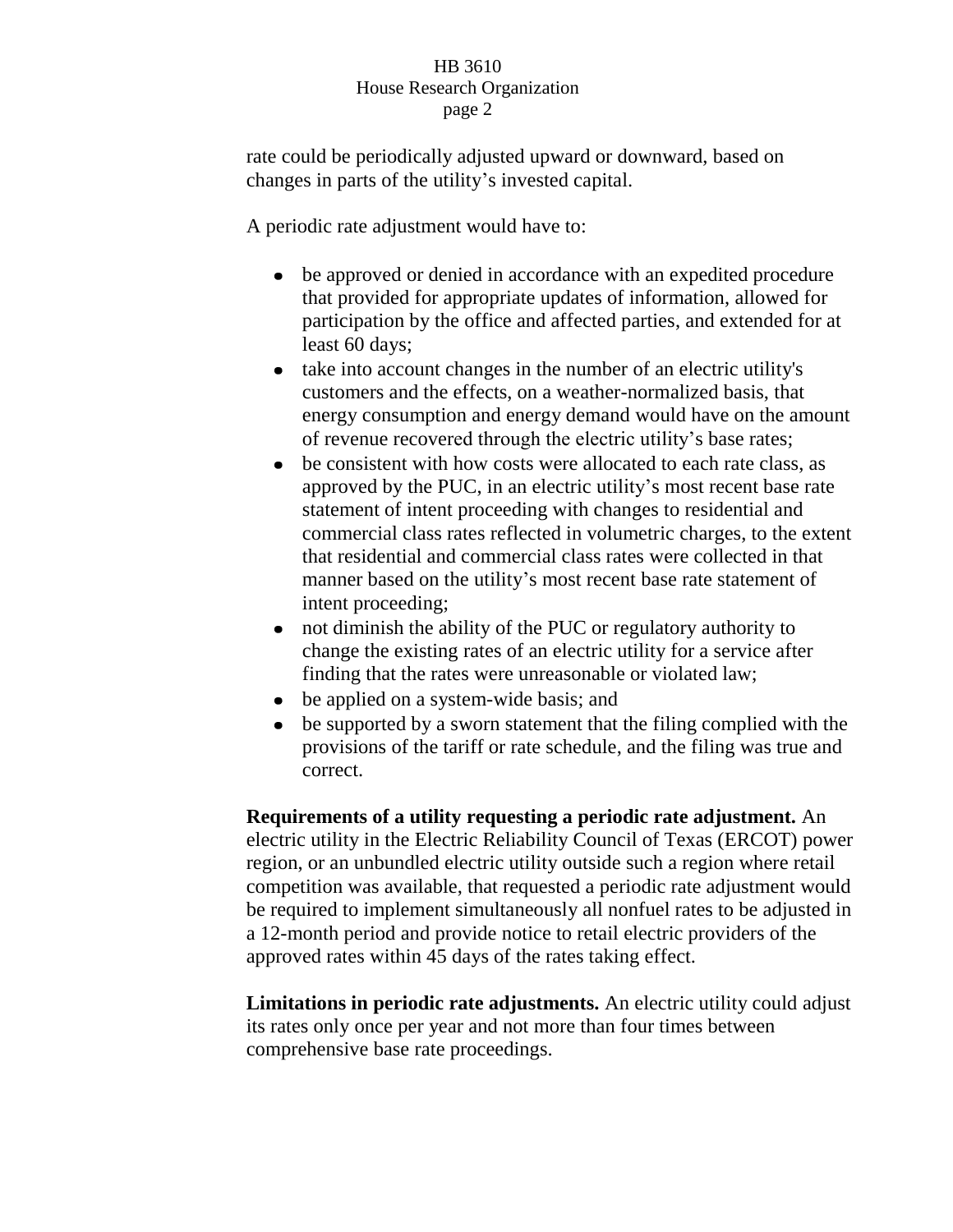A periodic rate adjustment could not be used to adjust the portion of a nonfuel rate relating to the generation of electricity.

**PUC rules for periodic rate adjustments.** The PUC would be required to adopt rules by the 120th day after the bill's effective date to provide for:

- a procedure for reviewing and approving a tariff or rate schedule;
- filing requirements and discovery consistent with the expedited procedure;
- an earnings monitoring report allowing the PUC to determine  $\bullet$ whether a utility was earning more than its allowed return on investment as normalized for weather;
- denial of the electric utility's filing if it was earning more than its authorized rate of return on investment, on a weather-normalized basis, at the time the periodic rate adjustment request was filed; and
- a mechanism for the PUC to refund customers any amounts determined to be improperly recovered through a periodic rate adjustment, including any appropriate carrying costs.

**Other provisions.** CSHB 3610 would not be intended to:

- conflict with a provision contained in a financing order issued to provide for the recovery of system restoration costs or the securitization of system restoration costs;
- affect the limitation on the PUC's jurisdiction;  $\bullet$
- include costs adjusted under a transmission cost-of-service adjustment in a periodic rate adjustment;
- limit the jurisdiction of a municipality over the rates, operations, and services of an electric utility;
- $\bullet$ limit the ability of a municipality to obtain a reimbursement for the reasonable cost of services; or
- $\bullet$ prevent the PUC from reviewing the investment costs in a periodic rate adjustment or in the following comprehensive base rate proceeding to determine whether the costs were prudent, reasonable, and necessary, or refunding to customers any amount improperly recovered through the periodic rate adjustments, with appropriate carrying costs.

**Effective date and expiration date.** The bill would take immediate effect if finally passed by a two-thirds record vote of the membership of each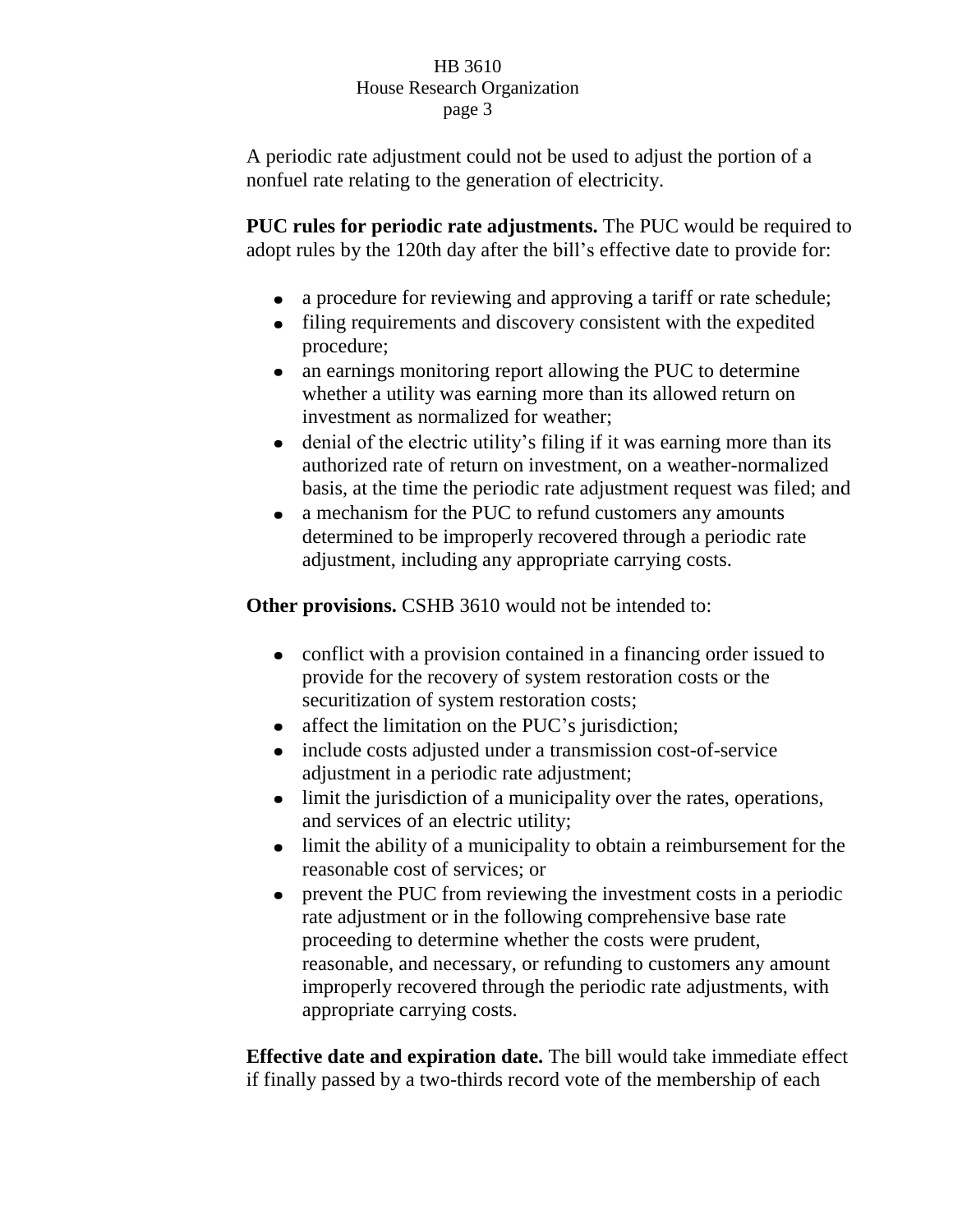house. Otherwise, it would take effect September 1, 2011, and would expire August 31, 2017.

**SUPPORTERS** SAY: There is a concern that current law does not adequately address the authority of municipal regulatory authorities or of the PUC to approve an electric utility tariff or rate schedule that periodically adjusted a nonfuel rate, such as distribution capital expenses, outside of a general rate case. CSHB 3610 would confirm that municipal regulatory authorities and the PUC have the authority to modernize and bring efficiencies to their electric utility rate regulation process by employing periodic rate adjustments for distribution costs.

> CSHB 3610 would allow the PUC and municipal regulatory authorities to use more efficient and less expensive methods to review what have historically been routine and noncontroversial costs, such as wires, poles, substations, and transformers, if they believe it is in the public interest to do so.

The bill would benefit electric customers because it would allow regulatory authorities to move forward with efforts to adopt accountingbased approaches to regulation rather than ones driven by expensive litigation, which would save ratepayers money. Lowering the cost of regulation benefits all parties involved, including the utilities, the PUC, the municipalities, and the end-use customers.

While there are concerns that CSHB 3610 would reduce regulatory oversight, the electric utility still would need to gain approval from the regulator to implement a tariff with the adjustment mechanism. The regulator would retain the ability to require the utility to justify its rates through a full and complete rate case the next time they were filed. Also, the bill would provide some safeguards to protect parties and customers from unverifiable or improper rate increases by a utility. The bill actually would improve transparency into distribution investment and promote greater involvement by regulators in the utility planning process.

**OPPONENTS** SAY: CSHB 3610 would allow utilities to periodically adjust a nonfuel rate, such as distribution capital expenses, outside of a general rate case. This would address only one side of the equation. When utilities are making capital investments, it is because they have new customers who would pay for those investments though rates. If utilities were allowed to increase their rates for incremental capital investments without taking into account